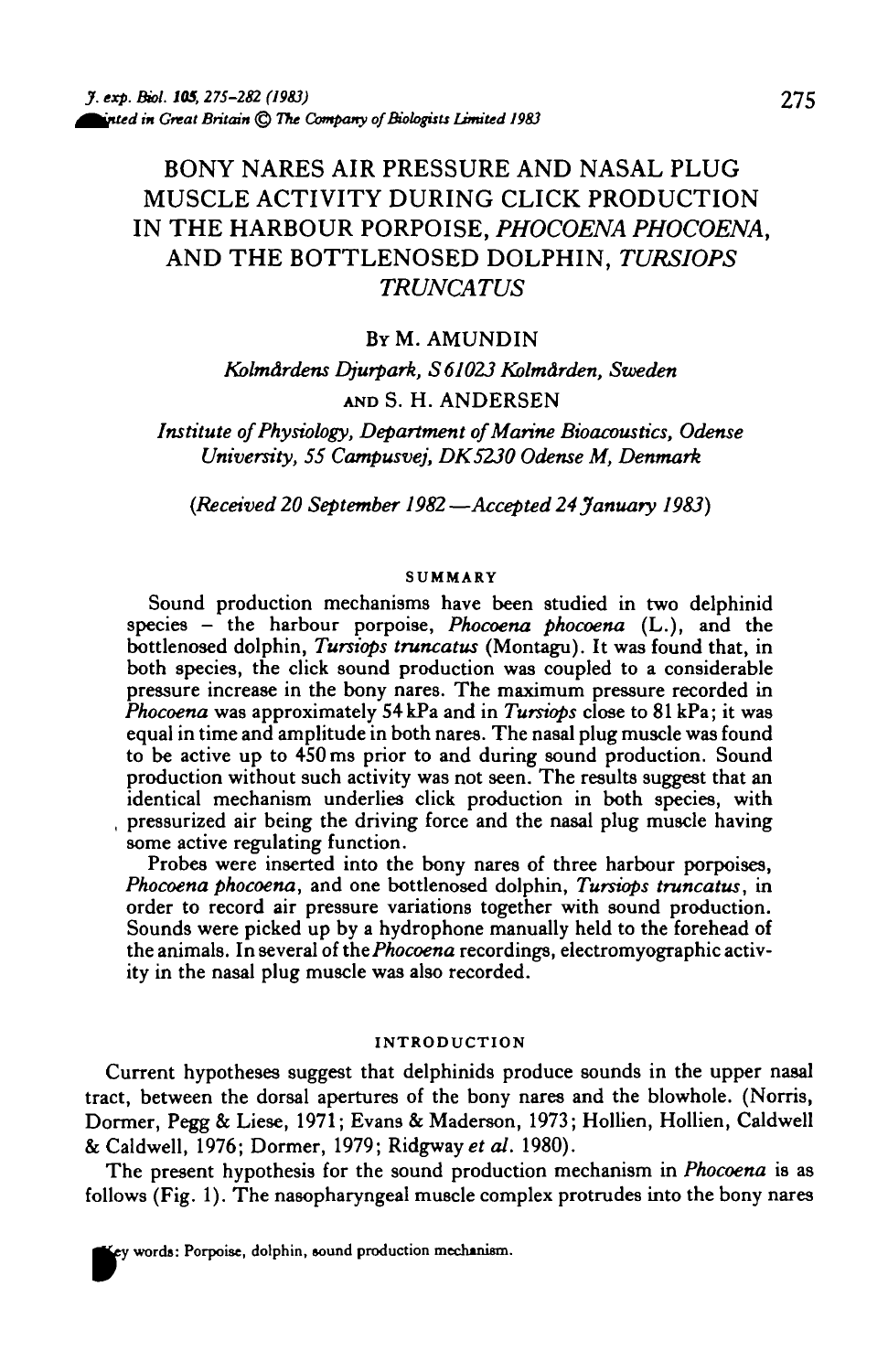

Fig. 1. Semidiagrammatic sketch of a sagittal section through the right bony nare in a harbour porpoise, Phocoena phocoena. a, nasopharyngeal muscle complex; b, upper part of right bony nare; *c,* level of bony nasal aperture; *d,* nasal plug; e, nasal plug muscle;/, entrance to right tubular sac;  $g$ , right tubular sac;  $h$ , upper nasal passage (vestibulum);  $i$ , right vestibular sac;  $j$ , blowhole;  $k$ , right premaxillary sac.

forming a thick lining of its ventral parts. When these muscles contract, the volume of the nares decreases as the air enclosed by them is squeezed into the upper parts of the nares, just ventral to the apertures of the nares. This action results in an increased pressure in the bony nares, which are sealed by an elastic connective tissue structure - the nasal plug - that fits tightly along the latero-caudal rims of the apertures of the bony nares. The nasal plug is prevented from being displaced dorsally by means of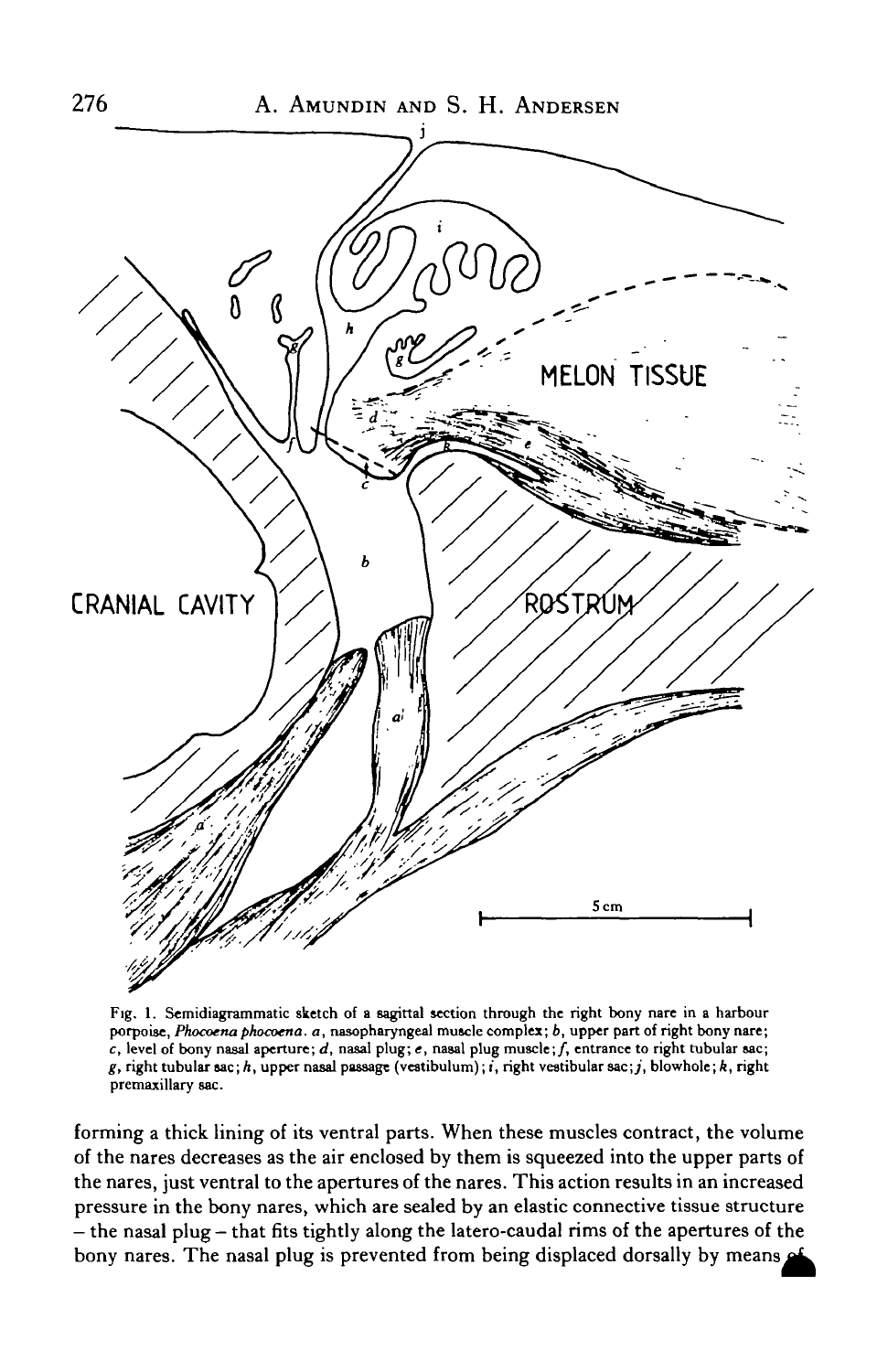## ^ *Delphinid sound production* 277

Everal muscle complexes (cf. Green, Ridgway & Evans, 1980). Further, the increased pressure in the bony nares causes an identical increase in pressure in the tubular sacs, which at their entrance communicate freely with the bony nares. Together, the semi-circular paired tubular sacs surround the upper nasal passage. Because of the increased pressure they inflate, thereby sealing the passage. The nasal plug can be pulled rostrally by means of the nasal plug muscle, which inserts on the premaxillary bones just rostrally to the small premaxillary sacs. Brief and weak contractions of the nasal plug muscle will allow pressurized air from the bony nares to escape past the pneumatic lock of the tubular sacs, producing sounds in the process. The used air is collected in the vestibulum and the highly distensible vestibular sacs. This air volume can be recycled by withdrawal of the nasal plug and relaxation of the nasopharyngeal muscle complex.

This hypothesis is supported by studies of two bottlenosed dolphins species: *Tursiops truncatus* and *T. gilli* and a *Stenella longirostris* which all produce both clicks and whistles.

In this paper, the model is tested primarily on the harbour porpoise, *Phocoena phocoena,* which exclusively produces clicks. The following were measured: the pressure events in the bony nares, the direction of the air flow in the upper nasal passage, and the activity in the nasal plug muscle — all during production of click sounds. Additionally, the pressure events in the bony nares of a clicking bottlenose dolphin are presented.

#### **MATERIALS AND METHODS**

Three subadult harbour porpoises, *Phocoena phocoena,* and a fully grown bottlenosed dolphin, *Tursiops truncatus,* were used as subjects for this research. During recordings the animals were either floating on the surface, resting on a stretcher, or beached.

#### *Sound recordings*

A six-channel Elema-Schoenander type 81 Mingograph was used to make simultaneous recordings of dolphin sounds, pressure and muscle activity. Since the main energy of the harbour porpoise click is between  $110$  and  $150 \text{ kHz}$  (Møhl & Andersen, 1973), we chose to record periods of phonation as follows. Sound was picked up by a Bruel & Kjaer Type 8100 hydrophone manually held to the forehead (melon). A Brüel & Kjaer Type 2607 measuring amplifier with an external Brüel & Kjaer Type 1614,  $\frac{1}{3}$  octave filter centred at 125 kHz delivered a signal that triggered a Wavetake Type 105 tone generator to produce 2 kHz pulses in response to the animals high frequency click emission.

### *Pressure recording*

Pressure was measured in the bony nares ventral to the nasal plug and dorsal to the aperture of the hollow nasopharyngeal muscle complex (Fig. 1, *b).* Two Elema-Schoenander Type EMT 35 electromanometers were used; they were equipped with  $\blacktriangleright$  terfilled probes made from hard walled nylon tubes. The probes were 120 cm long,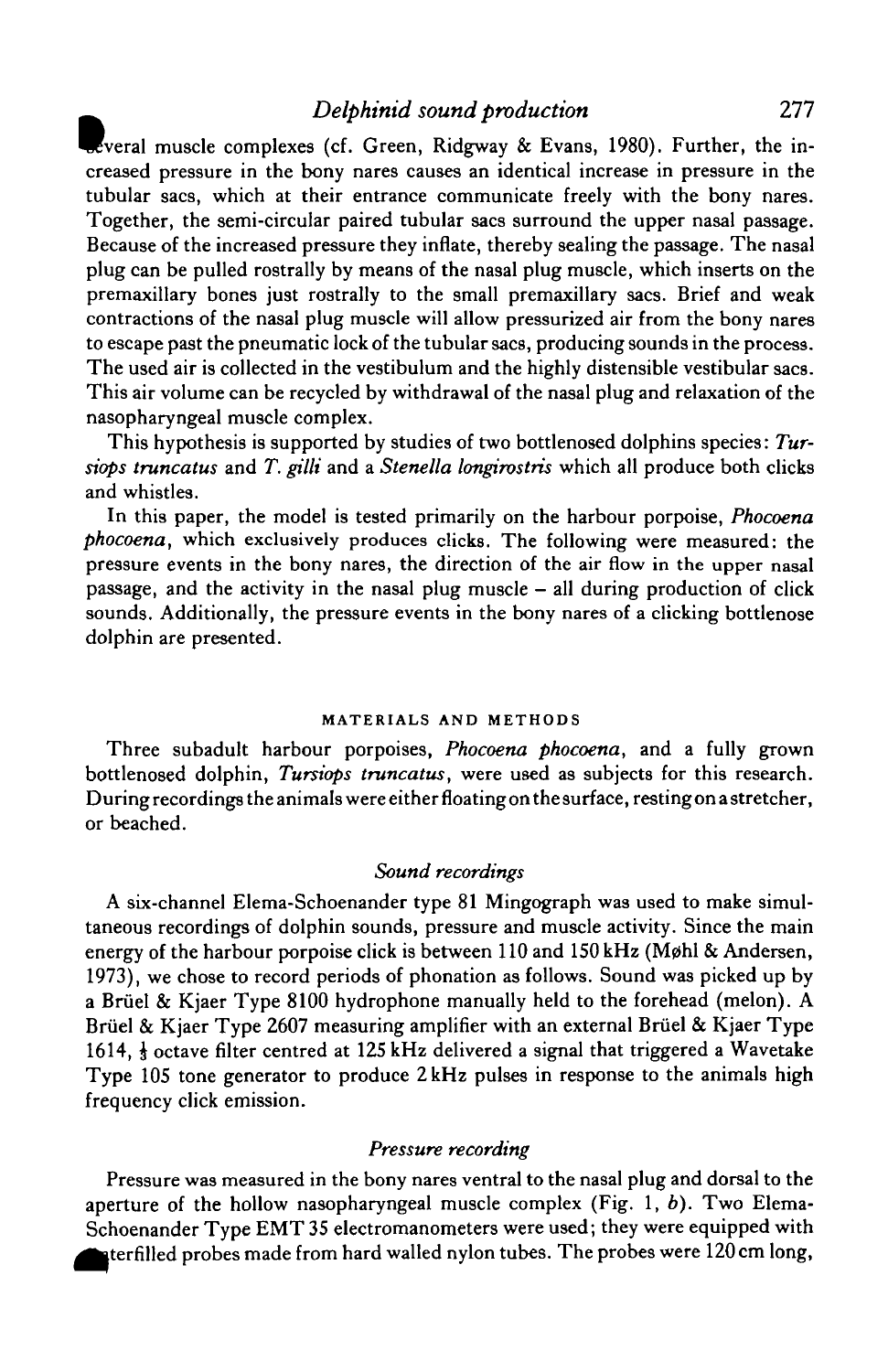with an internal diameter of  $1.3$  mm and were tipped with a 25 cm intravenous cannu with an internal diameter of  $1.0$  mm. The rise time of this recording system was 20 ms. The selected pressure reference was the ambient pressure at the level of the bony nares. The electromanometers were calibrated between 0 and 88kPa against a mercury manometer  $(100 \text{ kPa} = 9.8692 \text{ atm}).$ 

# *Electromyography (EMG)*

Sterilized platinum fine-wire electrodes with a diameter of 0-05 mm were implanted into the nasal plug muscles using the method of Basmaijan & Stecko (1962). The positions of the electrode tips were determined from anatomical measurements on the head of a dead specimen of the same body length. The electrode terminals were connected to a DISA Type 14 A 52/C 10 multichannel amplifier and the signal fed to the multichannel recorder.

## **RESULTS**

The pressure recordings in *Phocoena* were preceded by manual palpation of the upper nasal tract. If the blowhole and the upper nasal passage were opened but the nasal plug left undisturbed, an airborne, low frequency click emission could be heard very loudly. This emission was similar to the low frequency component described by Busnel, Dziedzic & Andersen (1963) and Schvill, Watkins & Ray (1969). Simultaneously, small bubbles appeared in the moisture of the righthand corner of the nasal plug. Clear vibrations in the tissues could be felt by placing a finger at that corner; smaller vibrations could be felt when the fingers were moved towards the lefthand part of the nasal plug. Phonation could be halted by manually forcing the nasal plug rostrally and thus exposing the bony nares. That oscillations occur only in the righthand part of the nasal plug has been confirmed by this method in five harbour porpoises.

In this case, 27 click trains were recorded together with pressure measurements in either left or right bony nares. For three series, pressure recordings were obtained from both bony nares simultaneously with sound recordings. EMG recordings were successfully obtained during both unilateral and bilateral pressure recordings. In *Tursiops,* four click trains were recorded simultaneously with pressure recordings in left or right bony nares. However, the recordings of EMG activity were not successful. The results of these experiments are listed in Table 1. Typical recordings of *Phocoena* are shown in Figs 2 and 3 and of *Tursiops* in Fig. 4. In both species, click trains were always preceded by a considerable pressure increase in the bony nares, and in all three bilateral recordings, the pressure variations were of equal amplitude and timing in both nares. It was not possible to define a threshold level above which click

| Phocoena phocoena | Tursiops truncatus |
|-------------------|--------------------|
| $8-43$ kPa        | $25 - 79$ kPa      |
| $7-67$ kPa        | $25 - 37$ kPa      |
| 54kPa             | $81$ kPa           |
|                   |                    |

Table 1. *Pressure measurements during click production*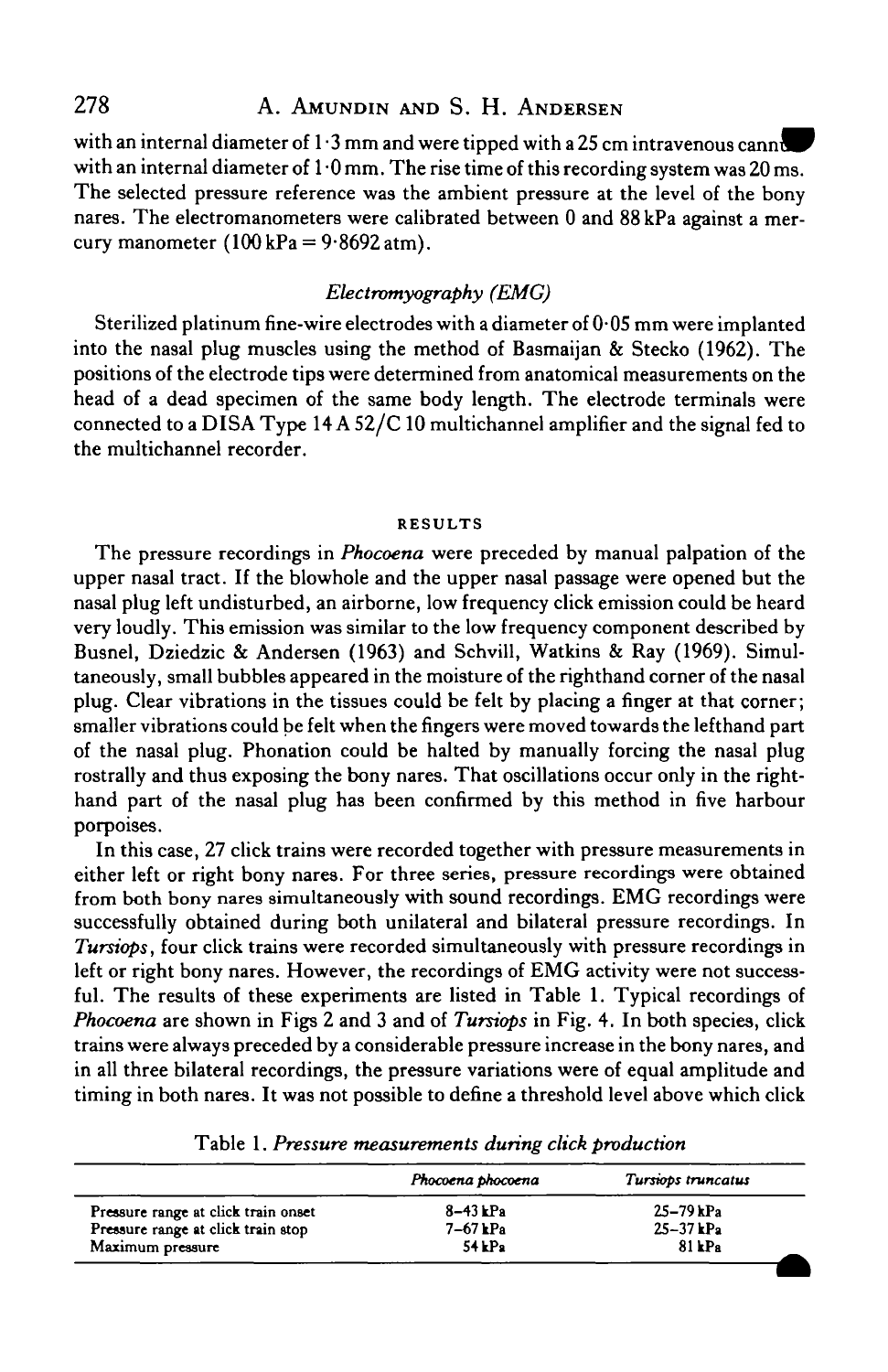

**Fig. 2. Pressure events in the bony nares during high frequency click production in** *Phocoena pkocoena.*

trains were always emitted. On the contrary, click trains were elicited at very different pressure levels (Table 1). During periods without sounds, pressure in the bony nares could exceed the pressure recorded during click emission in both species.

In *Phocoena* the pressure peaks during phonation typically showed double maxima (Fig. 2). Moreover, EMG recordings (Fig. 3) clearly demonstrated the nasal plug muscle to be active during phonation — muscle activity commenced up to 450 ms prior to phonation — and click trains without EMG activity were not seen. It was not possible to determine (from the EMG recordings) whether the nasal plug muscle was acting as one or two functional units. Thus, these recordings provided no indication as to which side was responsible for sound production.

## **DISCUSSION**

The hypothesis described in the Introduction appears to be supported by the present investigation. Click production in both species was coupled to a considerable pressure increase equal in time and amplitude in both bony nares. When the air pressure in the nare was bypassed by manually forcing the nasal plug rostrally, phonaions in progress were halted. We conclude that the driving force behind the sound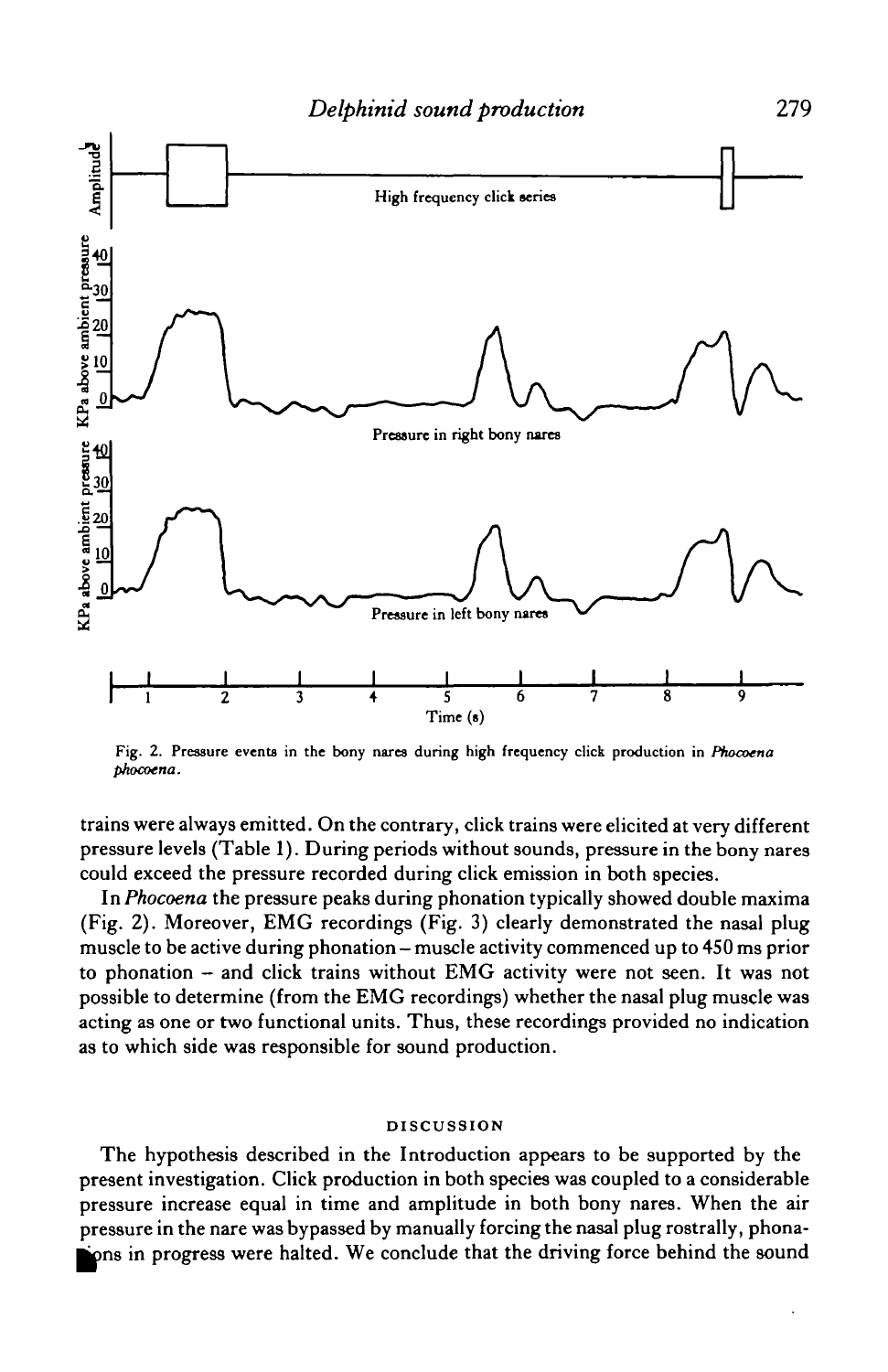





**Fig. 4. Pressure events in the bony nares during click production in** *Tursiops truncatus.*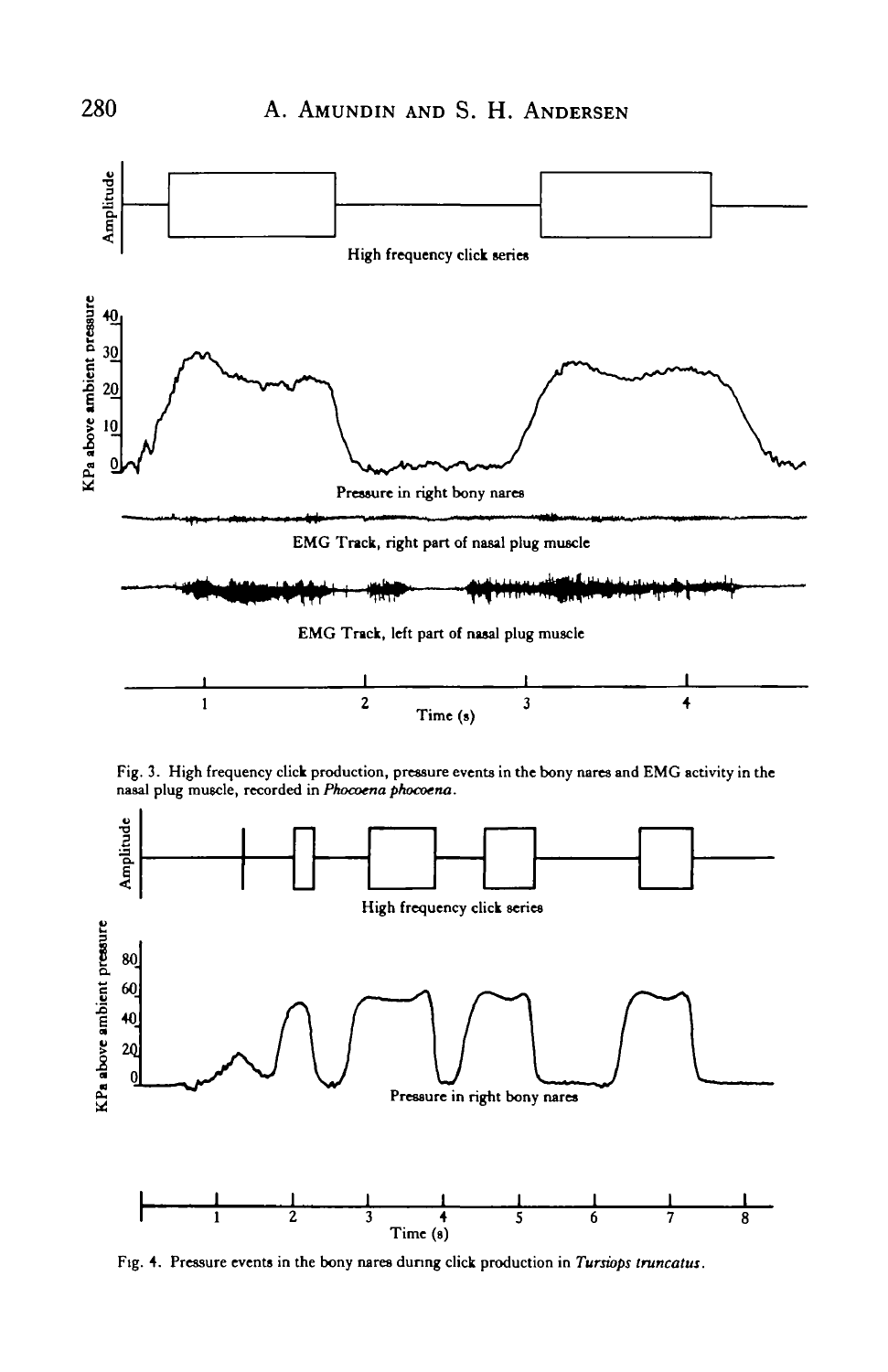**Enerator is pressurized air in the bony nares. Identical results were reported by** Ridgwayef *al.* (1980) in *Tursiops.*

Air pressure shifts *perse* obviously could not initiate phonation, as a prefixed level above which clicks were always elicited could not be specified. Instead, the precise initiation of click trains, even very short ones, at very different pressure levels, suggests a neuromuscular control. This idea was confirmed by our EMG recordings in *Phocoena,* which showed that the nasal plug muscle was synchronously active with phonations. It is highly likely that the action of this muscle allows small portions of pressurized air to be metered past the tubular sac pneumatic lock, and to be released into the vestibule and vestibular sacs. At this pressure release, small bubbles could be seen forming in the righthand corner of the nasal plug in synchrony with the click sounds, thus indicating the direction of the air flow. Manual palpations on the same site during click production revealed vibrations in the nasal plug tissues; they were stronger on the righthand side than on the left. These observations further support the idea of a relaxation oscillation mode of click production.

Evans & Maderson (1973) suggested a 'friction-striction', mechanical method of click production in *Tursiops.* This hypothesis would imply considerable nasal plug movement during vocalization. Our palpations and visual inspections through the opened blowhole during click production revealed no such movements in either *Phocoena* or *Tursiops.* The same conclusion was reached by Dormer (1979) for *Tursiops.* Indeed, as judged from the palpations, clicking apparently took place on the righthand side of the nasal plug. In *Tursiops* there are several observations indicating a bilateral sound source, with clicks assigned to the righthand side of the air passage and whistles to the left (e.g. Mead, 1971, 1972; Dormer, 1979). It is interesting to note that the non-whistling *Phocoena* obviously does not utilize its lefthand side for sound production of any type.

The authors are greatly indebted to the directorate of the Kolmarden Djurpark, Sweden, for allowing us to use their bottlenosed dolphin for research during the summer of 1979.

#### REFERENCES

- BASMAIJAN, J. V. & STECKO, G. A. (1962). A new bipolar indwelling electrode for electromyography. *J. appl. Phytiol.* 17, 849.
- BUSNEL, R.-G., DZIEDZIC, A. & ANDERSEN, S. (1963). Sur certaines caractéristiques des signaux acoustiques du Marsouin *Phocoena phocoena. C. R. hebd. Seanc. Acad. Set., Paris* 257, 2545-2548.
- DORMER, K. J. (1979). Mechanisms of sound production and air recycling in delphinids: Cineradiographic evidence. *J. acoust. Soc. Am.* 65(1), 229-239.
- EVANS, W. E. & MADERSON, P. F. A. (1973). Mechanisms of sound production in delphinid Cetaceans: A review and some anatomical considerations. An. *Zool.* 13, 1205—1213.
- GREEN, R. F., RIDGWAY, S. H. &EVAN9, W. E. (1980). Functional and descriptive anatomy of the bottlenosed dolphin nasolaryngeal system with special reference to the musculature associated with sound production. In *Animal Sonar Systems,* (eds R.-G. Busnel &J. F. Fish), pp. 201-238. New York: Plenum Press.
- HOLLIEN, H., HOLLIEN, P., CALDWELL, D. K. & CALDWELL, M. C. (1976). Sound production by the bottlenosed dolphin, Tursiops truncatus. Cetology 26, 1-8.

MEAD, J. (1972). Doctoral thesis. University of Chicago. U.S.A. Cited from Dormer, K. J. (1979).

MOHL, B. & ANDERSEN, S. (1973). Echolocation: High frequency component in the click of the harbour porpoise *(Phocoena phocoena L.)J. acoust. Soc. Am.* 54(5), 1368-1372.

NORRIS, K. S., DORMER, K. J., PEGG, J. & LIESE, G. J. (1971). The mechanism of sound production and air ycling in porpoises: A preliminary report. *Proc. 8th Conf. Biol. Sonar and Diving Mammals,* pp. 113-129.